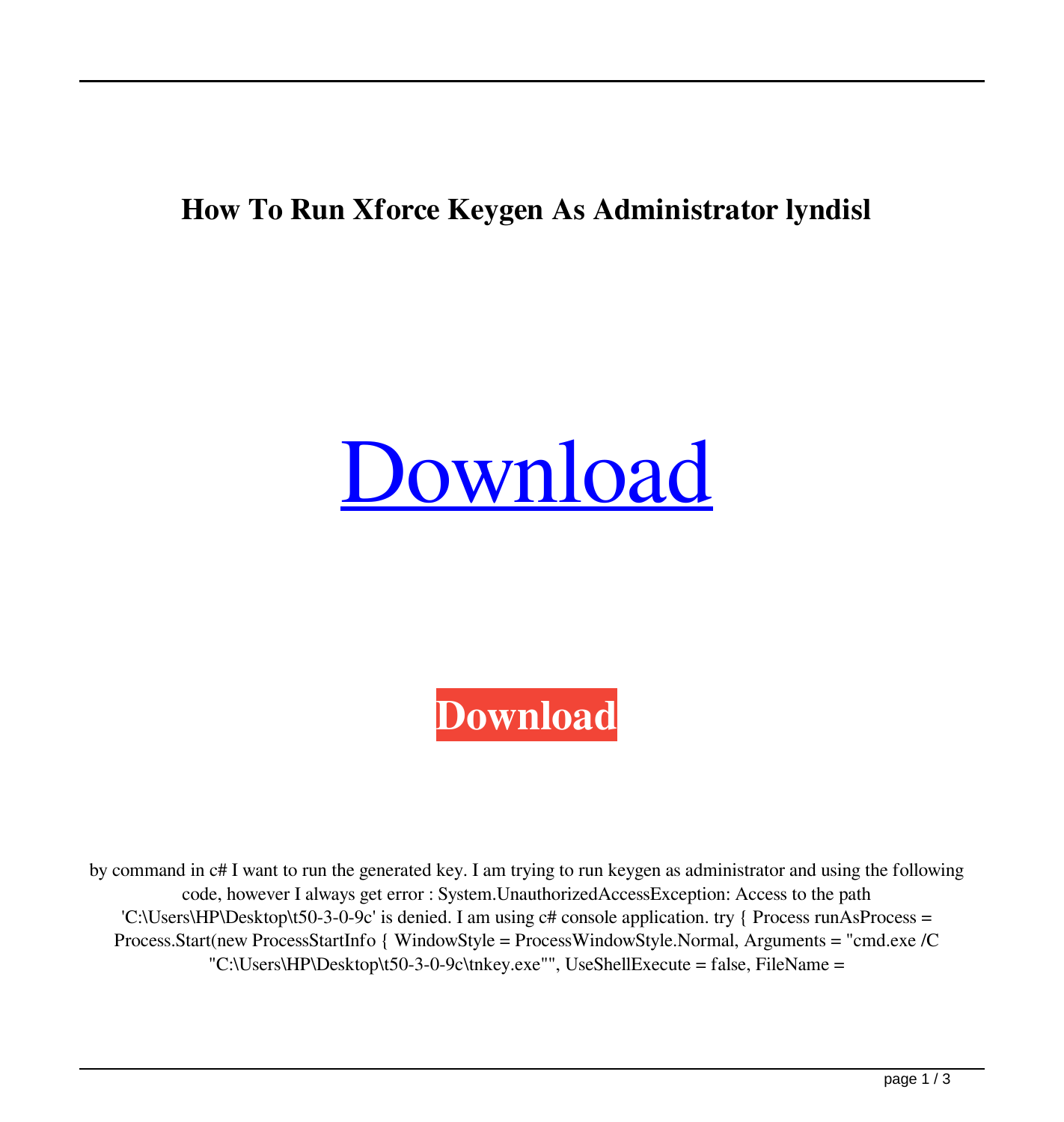"C:\\Users\\HP\\Desktop\\tnkey.exe" }); runAsProcess.WaitForExit(); Console.WriteLine("Done"); } catch (Exception ex) Console.WriteLine(ex); A: Checking as admin isn't part of the.NET framework and is just a side effect of calling an exe as admin, running the.NET framework from the command line is always as admin. There's probably a way to do this in code using ProcessStartInfo, but I'd suggest that you use the.NET framework to do it rather than trying to reinvent it. By the way, cmd.exe will have the permissions necessary to start the.NET framework. [Effect of microbial entrapped starch granules on moisture retention in soil]. The effect of entrapped starch granules on moisture retention in soil was studied by taking the mold starch granules as the water repellent agent. By using the heptane emulsion method and the vacuum molding method, the mold starch granules with different geometries were prepared and then they were immersed in distilled water and sealed in a glass mold, and the water activity  $(a(w))$  and moisture content of the granules were measured after 24 h at different temperatures. The results showed that the moisture retention rate increased with the water uptake of the starch granules and the water content (w). The moisture retention rate